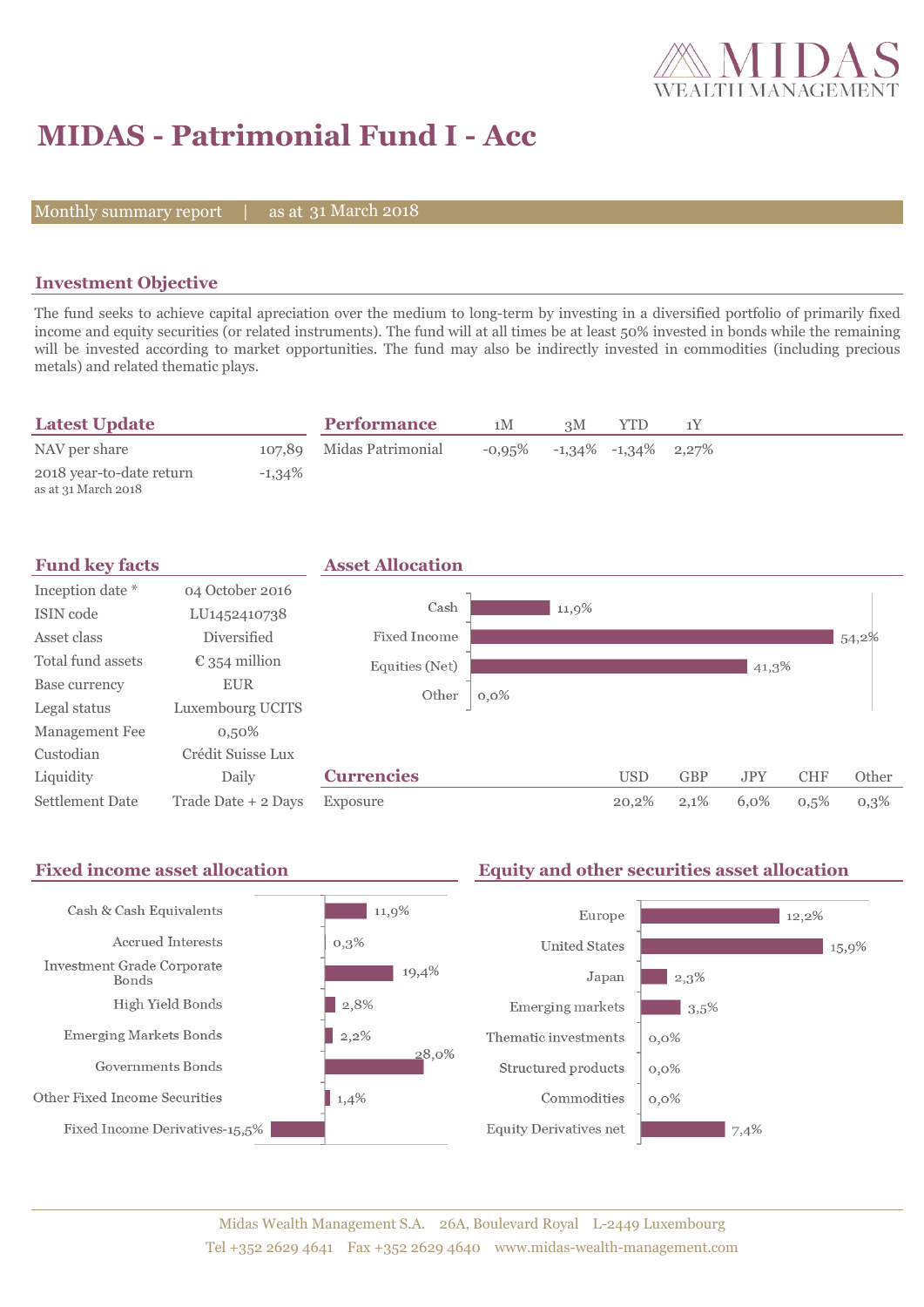

# **MIDAS - Patrimonial Fund I - Acc**

Monthly summary report | as at 31 March 2018

| Top 10 fixed income holdings         | <b>YTM</b> | Rating     | Weight  | <b>Fixed income rating breakdown</b> |  |
|--------------------------------------|------------|------------|---------|--------------------------------------|--|
| DEUTSCHLAND REP : DBR 0 1/2 08/15/27 | 0,5%       | AAA        | 5,4%    |                                      |  |
| BTPS: BTPS 2 02/01/28                | 1,8%       | <b>BBB</b> | 3,8%    | AAA<br>13,4%                         |  |
| FRANCE O.A.T.: FRTR 0 1/2 05/25/25   | 0,3%       | AA         | $3,2\%$ | AA<br>10,1%                          |  |
| BTPS: BTPS 1.45 11/15/24             | $1,2\%$    | <b>BBB</b> | 2,8%    | $\boldsymbol{A}$<br>$0,0\%$          |  |
| BTPS: BTPS 0.9 08/01/22              | $0,5\%$    | <b>BBB</b> | 2,7%    | <b>BBB</b><br>41,1%                  |  |
| HELLENIC T-BILL : GTB 0 04/10/18     | 0,7%       | B          | 2,3%    | <b>BB</b><br>5,2%                    |  |
| SPANISH GOV'T: SPGB 0.45 10/31/22    | 0,1%       | <b>BBB</b> | 1,9%    | B<br>5,5%                            |  |
| GAZPROMBANK: GPBRU 3.984 10/30/18    | 0,8%       | $BB+$      | 1,7%    | <b>CCC</b><br>$0,0\%$                |  |
| ILIAD : ILDFP 1 1/2 10/14/24         | $1,5\%$    | <b>NR</b>  | 1,7%    | NR<br>24,6%                          |  |
| SPANISH GOV'T: SPGB 1.6 04/30/25     | 0,7%       | <b>BBB</b> | 1,6%    |                                      |  |

| Sector           | Weight | <b>Equity sector breakdown</b>                                                                                                                                                                      |                     |  |
|------------------|--------|-----------------------------------------------------------------------------------------------------------------------------------------------------------------------------------------------------|---------------------|--|
|                  |        | <b>Consumer Discretionary</b>                                                                                                                                                                       | 13,3%               |  |
| Financials       | 0,8%   | Consumer Staples                                                                                                                                                                                    | 10,7%               |  |
| Financials       |        | Energy                                                                                                                                                                                              | $\blacksquare$ 5.8% |  |
|                  |        | Financials                                                                                                                                                                                          | 18,0%               |  |
|                  |        | Health Care                                                                                                                                                                                         | $13,1\%$            |  |
| Consumer Staples | 0,7%   | <b>Information Technology</b>                                                                                                                                                                       | 18,3%               |  |
|                  |        | Industrials                                                                                                                                                                                         | 10,4%               |  |
|                  |        | Materials                                                                                                                                                                                           | $15,5\%$            |  |
|                  |        | Telecommunication $\blacksquare$ 1.6%                                                                                                                                                               |                     |  |
|                  |        | Utilities                                                                                                                                                                                           | $1,1\%$             |  |
| Energy           | 0,7%   | Real Estate                                                                                                                                                                                         | $2,2\%$             |  |
|                  |        | Information Technolog 0,8%<br>0,8%<br><b>Information Technology</b><br>0,8%<br>Consumer Discretionar 0,7%<br>Information Technolog 0,7%<br>Consumer Discretionar 0,7%<br>Consumer Discretionar 0,7% |                     |  |

#### **Top 5 funds and other holdings**

| Nordea Stable Emerging Markets Equity | 2,7% |
|---------------------------------------|------|
| La Francaise Sub Debt                 | 2,5% |
| Amundi ETF TOPIX EUR Hedged           | 2,3% |
| MM Convertible Europe                 | 1,4% |